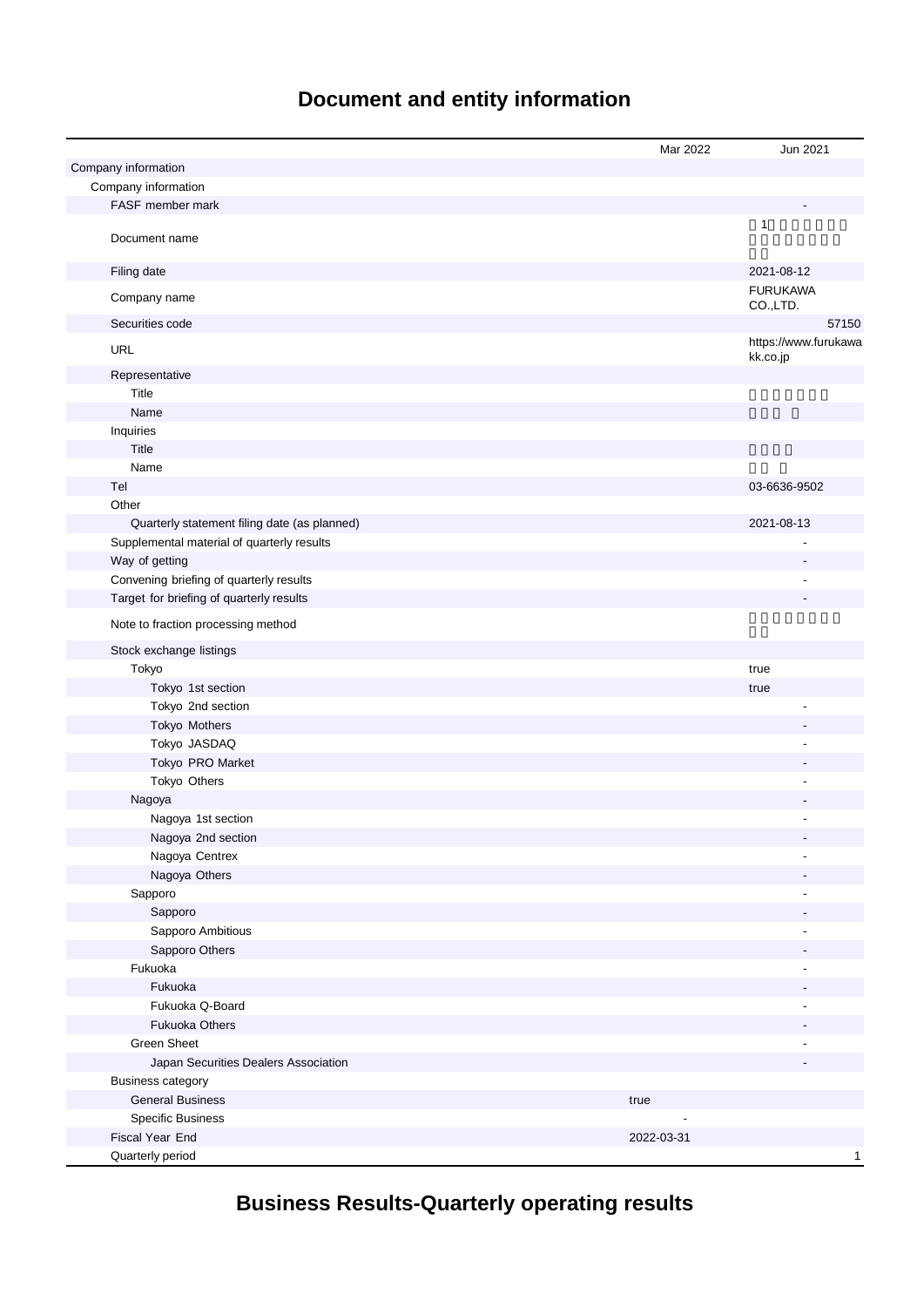|                                                    | Jun 2021 | Jun 2020 |
|----------------------------------------------------|----------|----------|
| Quarterly operating results                        |          |          |
| Quarterly operating results                        |          |          |
| Consolidated operating results                     |          |          |
| Consolidated income statements information         |          |          |
| Net sales                                          |          |          |
| Net sales                                          | 45,613   | 35,246   |
| % change                                           | 29.4     | $-13.1$  |
| Operating profit                                   |          |          |
| Operating profit                                   | 2,187    | 791      |
| % change                                           | 176.4    | $-63.3$  |
| Ordinary profit                                    |          |          |
| Ordinary profit                                    | 2,664    | 1,280    |
| % change                                           | 108.1    | $-42.6$  |
| Profit attributable to owners of parent            |          |          |
| Profit attributable to owners of parent            | 1,475    | 829      |
| % change                                           | 77.9     | $-54.5$  |
| Note to consolidated income statements information |          |          |
| Comprehensive income                               |          |          |
| Comprehensive income                               | 2,189    | 7,246    |
| Change in comprehensive income                     | $-69.8$  | 297.1    |
| Other consolidated operating results               |          |          |
| Basic earnings per share (Yen)                     | 37.75    | 21.15    |
| Diluted earnings per share (Yen)                   |          |          |
| Note to consolidated operating results             |          |          |
| Note to operating results                          |          |          |

### **Business Results-Quarterly financial positions**

| (in millions of yens)                    |          |          |  |
|------------------------------------------|----------|----------|--|
|                                          | Jun 2021 | Mar 2021 |  |
| Quarterly financial positions            |          |          |  |
| Quarterly financial positions            |          |          |  |
| Consolidated financial positions         |          |          |  |
| Total assets                             | 225,573  | 218,275  |  |
| Net assets                               | 94,577   | 94,364   |  |
| Capital adequacy ratio (%)               | 40.7     | 42.0     |  |
| Note to consolidated financial positions |          |          |  |
| Owner's equity                           | 91,912   | 91,770   |  |
| Note to financial positions              | -        |          |  |

### **Business Results-Note to quarterly business results**

|                                        | Jun 2021 |
|----------------------------------------|----------|
| Quarterly note to business results     |          |
| Quarterly note to business results     |          |
| Note to consolidated financial results |          |
| Note to consolidated financial results | -        |

# **Quarterly Dividends**

| (in millions of yens)    |          |          |          |
|--------------------------|----------|----------|----------|
|                          | Mar 2022 | Jun 2021 | Mar 2021 |
| Quarterly dividends      |          |          |          |
| Quarterly dividends      |          |          |          |
| <b>Dividends</b>         |          |          |          |
| Dividend per share (Yen) |          |          |          |
| Dividend per share (Yen) |          |          |          |
| First quarter            |          |          |          |
| Result                   |          |          |          |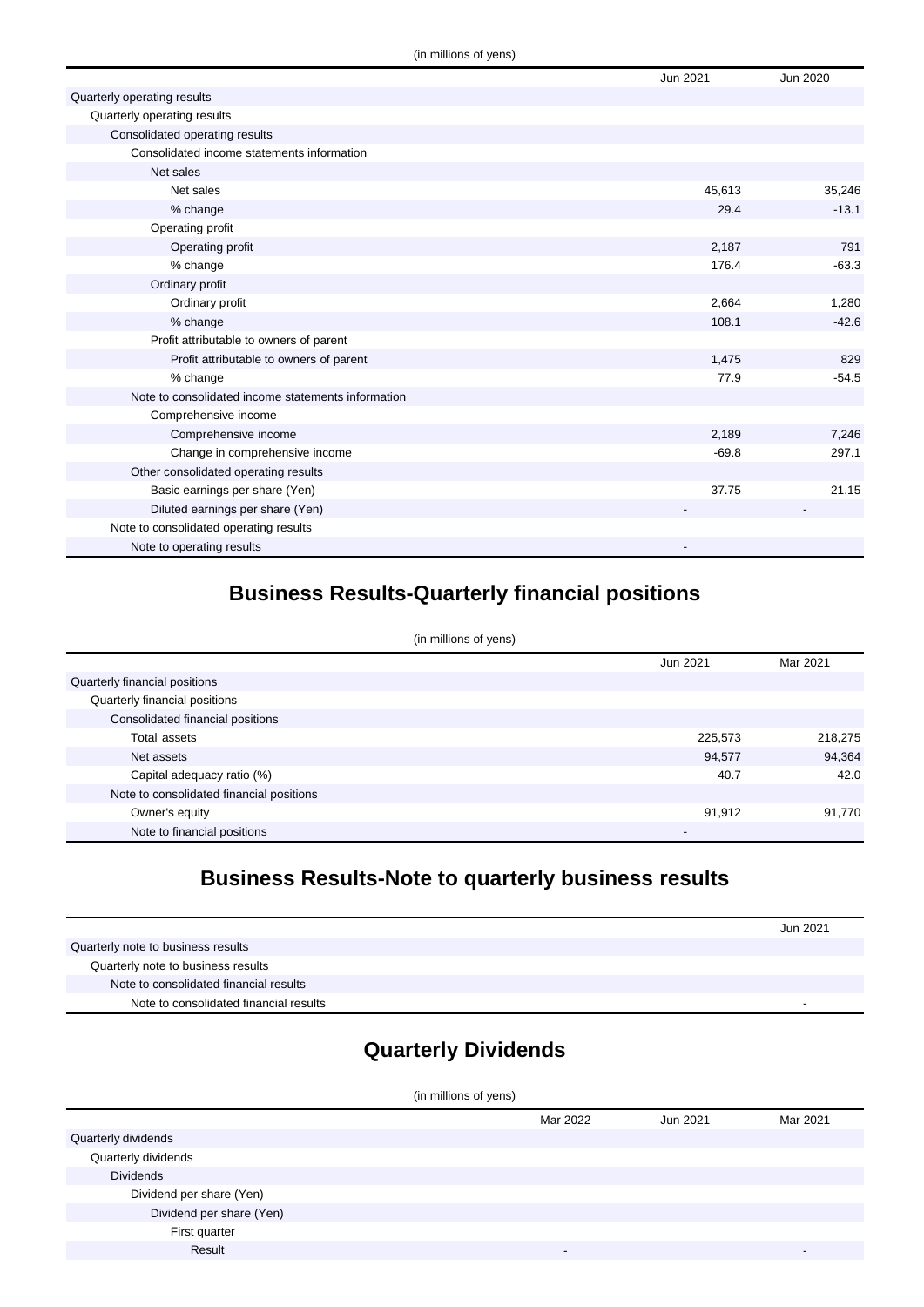| Second quarter                                                         |                          |       |
|------------------------------------------------------------------------|--------------------------|-------|
| Result                                                                 |                          | 0.00  |
| Forecast                                                               | 0.00                     |       |
| Upper                                                                  |                          |       |
| Lower                                                                  | $\blacksquare$           |       |
| Third quarter                                                          |                          |       |
| Result                                                                 |                          |       |
| Forecast                                                               |                          |       |
| Upper                                                                  |                          |       |
| Lower                                                                  |                          |       |
| Year end                                                               |                          |       |
| Result                                                                 |                          | 50.00 |
| Forecast                                                               | 50.00                    |       |
| Upper                                                                  | $\overline{\phantom{a}}$ |       |
| Lower                                                                  |                          |       |
| Annual                                                                 |                          |       |
| Result                                                                 |                          | 50.00 |
| Forecast                                                               | 50.00                    |       |
| Upper                                                                  | ٠                        |       |
| Lower                                                                  |                          |       |
| Correction of dividend forecast from the most recent dividend forecast |                          |       |
| Correction of dividend forecast from the most recent dividend forecast |                          |       |
| Annual                                                                 | ä,                       |       |
| Note to dividends                                                      |                          |       |
| Note to dividends                                                      |                          |       |
| Annual                                                                 |                          |       |

# **Quarterly Forecasts**

#### (in millions of yens)

|                                      | Mar 2022                                                 | Sep 2021       |
|--------------------------------------|----------------------------------------------------------|----------------|
| Quarterly forecasts                  |                                                          |                |
| Quarterly forecasts                  |                                                          |                |
|                                      | 3 2022 3                                                 |                |
| Title for forecasts                  | 2021<br>2022 3<br>$\overline{4}$<br>$\overline{1}$<br>31 |                |
| Preamble to consolidated forecasts   |                                                          |                |
| Preamble to forecasts                |                                                          |                |
| Main table of consolidated forecasts |                                                          |                |
| Net sales                            |                                                          |                |
| Net sales                            |                                                          |                |
| Forecast                             | 184,400                                                  | 95,300         |
| Upper                                |                                                          |                |
| Lower                                |                                                          |                |
| % change                             |                                                          |                |
| Forecast                             | 15.5                                                     | 26.7           |
| Upper                                |                                                          |                |
| Lower                                |                                                          |                |
| Operating profit                     |                                                          |                |
| Operating profit                     |                                                          |                |
| Forecast                             | 6,600                                                    | 2,900          |
| Upper                                |                                                          |                |
| Lower                                |                                                          | ٠              |
| % change                             |                                                          |                |
| Forecast                             | 18.0                                                     | 95.7           |
| Upper                                |                                                          |                |
| Lower                                | $\overline{\phantom{a}}$                                 | $\overline{a}$ |
| Ordinary profit                      |                                                          |                |
| Ordinary profit                      |                                                          |                |
| Forecast                             | 6,600                                                    | 3,300          |
| Upper                                |                                                          |                |
| Lower                                |                                                          |                |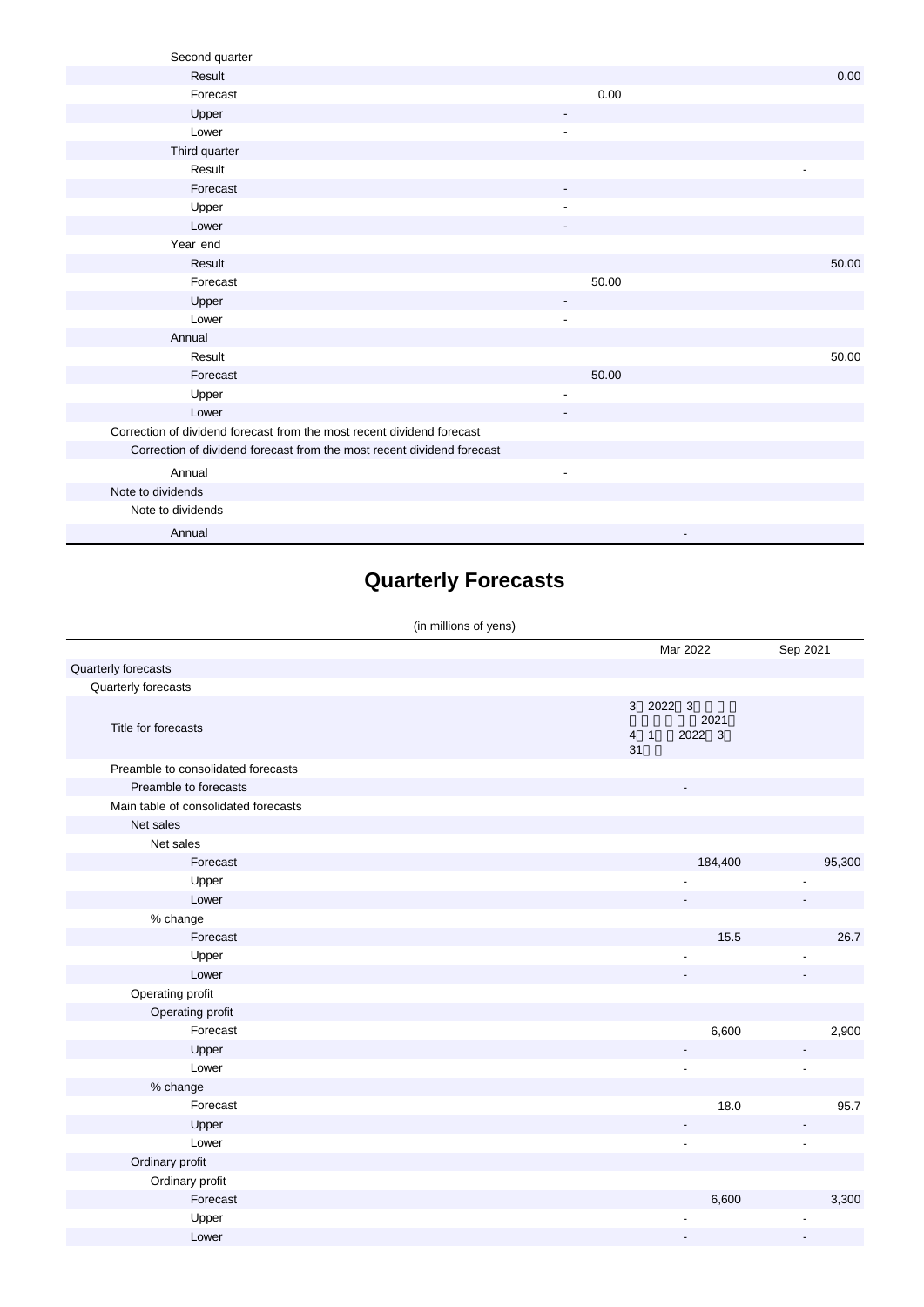| % change                                                                 |         |         |
|--------------------------------------------------------------------------|---------|---------|
| Forecast                                                                 | $-2.6$  | 52.1    |
| Upper                                                                    | ٠       |         |
| Lower                                                                    |         |         |
| Profit attributable to owners of parent                                  |         |         |
| Profit attributable to owners of parent                                  |         |         |
| Forecast                                                                 | 3,600   | 1,600   |
| Upper                                                                    |         |         |
| Lower                                                                    |         |         |
| % change                                                                 |         |         |
| Forecast                                                                 | $-51.8$ | $-67.1$ |
| Upper                                                                    |         |         |
| Lower                                                                    |         |         |
| Basic earnings per share (Yen)                                           |         |         |
| Basic earnings per share (Yen)                                           |         |         |
| Forecast                                                                 | 92.13   | 40.95   |
| Upper                                                                    |         |         |
| Lower                                                                    |         |         |
| Note to consolidated forecasts                                           |         |         |
| Note to forecasts                                                        |         |         |
| Correction of financial forecast from the most recent financial forecast |         |         |
| Correction of financial forecast from the most recent financial forecast |         |         |
| Forecast                                                                 | true    |         |

### **Notes, Quarterly-Material changes in subsidiaries during this period changes in scope of consolidations resulting from change in subsidiaries**

|                                                                                                                                   | Jun 2021 |
|-----------------------------------------------------------------------------------------------------------------------------------|----------|
| Material changes in subsidiaries during this period (Changes in scope of<br>consolidations resulting from change is subsidiaries) |          |
| Material changes in subsidiaries during this period (Changes in scope of<br>consolidations resulting from change is subsidiaries) |          |
| <b>Others</b>                                                                                                                     |          |
| Material changes in subsidiaries during this period (Changes in scope<br>of consolidations resulting from change is subsidiaries) |          |
| Material changes in subsidiaries during this period (Changes in<br>scope of consolidations resulting from change is subsidiaries) |          |
| Note to material changes in subsidiaries during this period                                                                       |          |
| Note to material changes in subsidiaries during this period                                                                       |          |

### **Notes, Quarterly-Applying of specific accounting of the consolidated quarterly financial statements**

|                                                                                               | Jun 2021 |
|-----------------------------------------------------------------------------------------------|----------|
| Applying of specific accounting of the consolidated quarterly financial statements            |          |
| Applying of specific accounting of the consolidated quarterly financial<br>statements         |          |
| <b>Others</b>                                                                                 |          |
| Applying of specific accounting of the consolidated quarterly financial<br>statements         |          |
| Applying of specific accounting of the consolidated quarterly<br>financial statements         |          |
| Note to applying of specific accounting of the consolidated quarterly<br>financial statements |          |
| Note to applying of specific accounting of the consolidated<br>quarterly financial statements |          |

### **Notes, Quarterly-Changes in accounting policies and accounting estimates retrospective restatement**